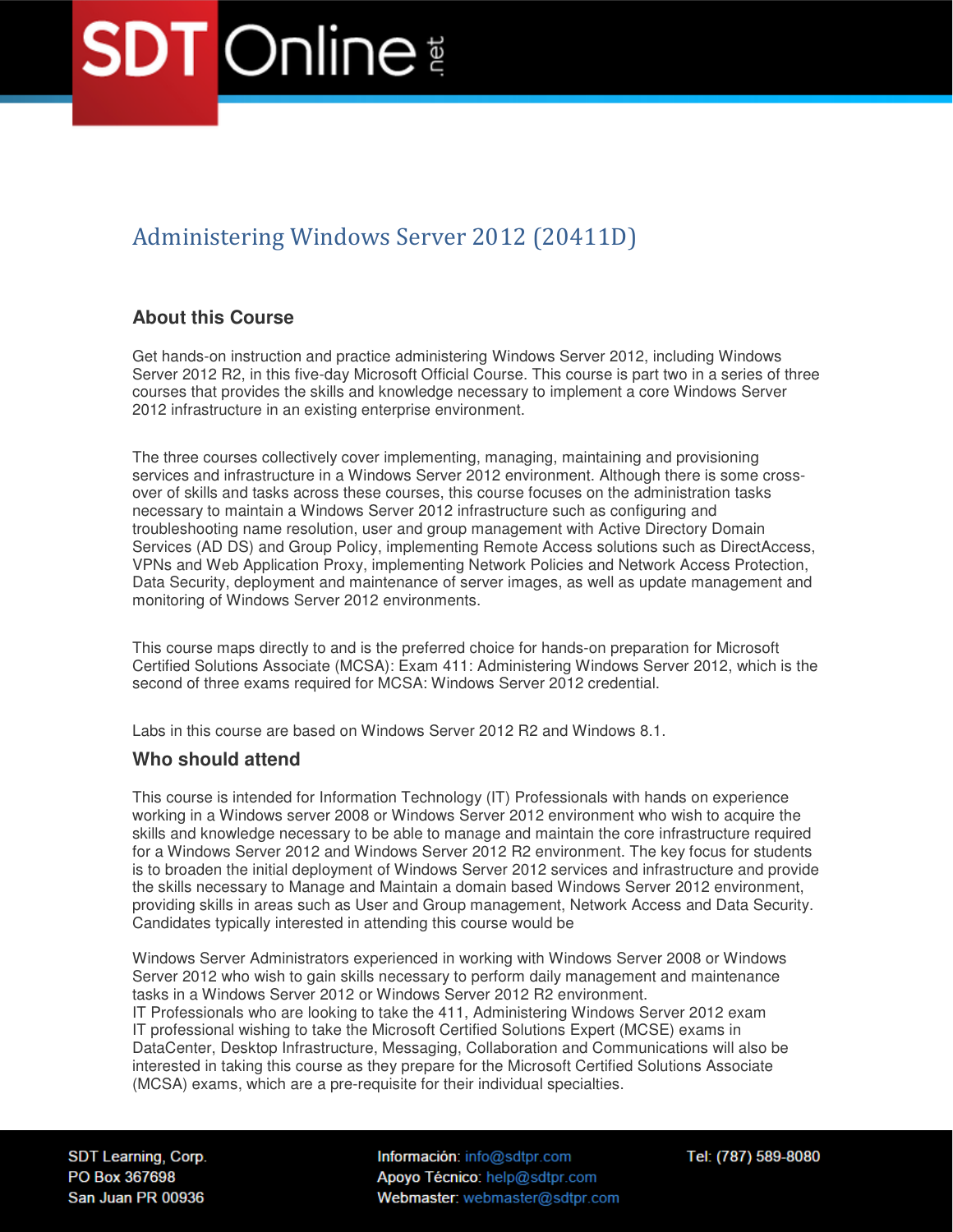# **What You Will Learn**

After completing this course, students will be able to:

- Configure and Troubleshoot Domain Name System
- Maintain Active Directory Domain Services
- Manage User and Service Accounts
- Implement Group Policy Infrastructure
- Manage User Desktops using Group Policy
- Install, Configure and Troubleshoot Network Policy Server
- Implement Network Access Protection
- Implement Remote Access
- Optimize File Services
- Configure Encryption and Advanced Auditing
- Deploy and Maintain Server Images
- Implement Update Managements
- Monitor Windows Server 2012

# **Outline: Administering Windows Server 2012 (20411)**

## **Module 1: Configuring and Troubleshooting Domain Name System**

This module explains how to configure and troubleshoot DNS, including DNS replication and caching.

Lessons

- Configuring the DNS Server Role
- Configuring DNS Zones
- Configuring DNS Zone Transfers
- Managing and Troubleshooting DNS

Lab : Configuring and Troubleshooting DNS

After completing this module, students will be able to:

- Install and configure the DNS server role.
- Create and configure DNS zones.
- Configure DNS zone transfers.
- Manage and troubleshoot DNS.

Información: info@sdtpr.com Apoyo Técnico: help@sdtpr.com Webmaster: webmaster@sdtpr.com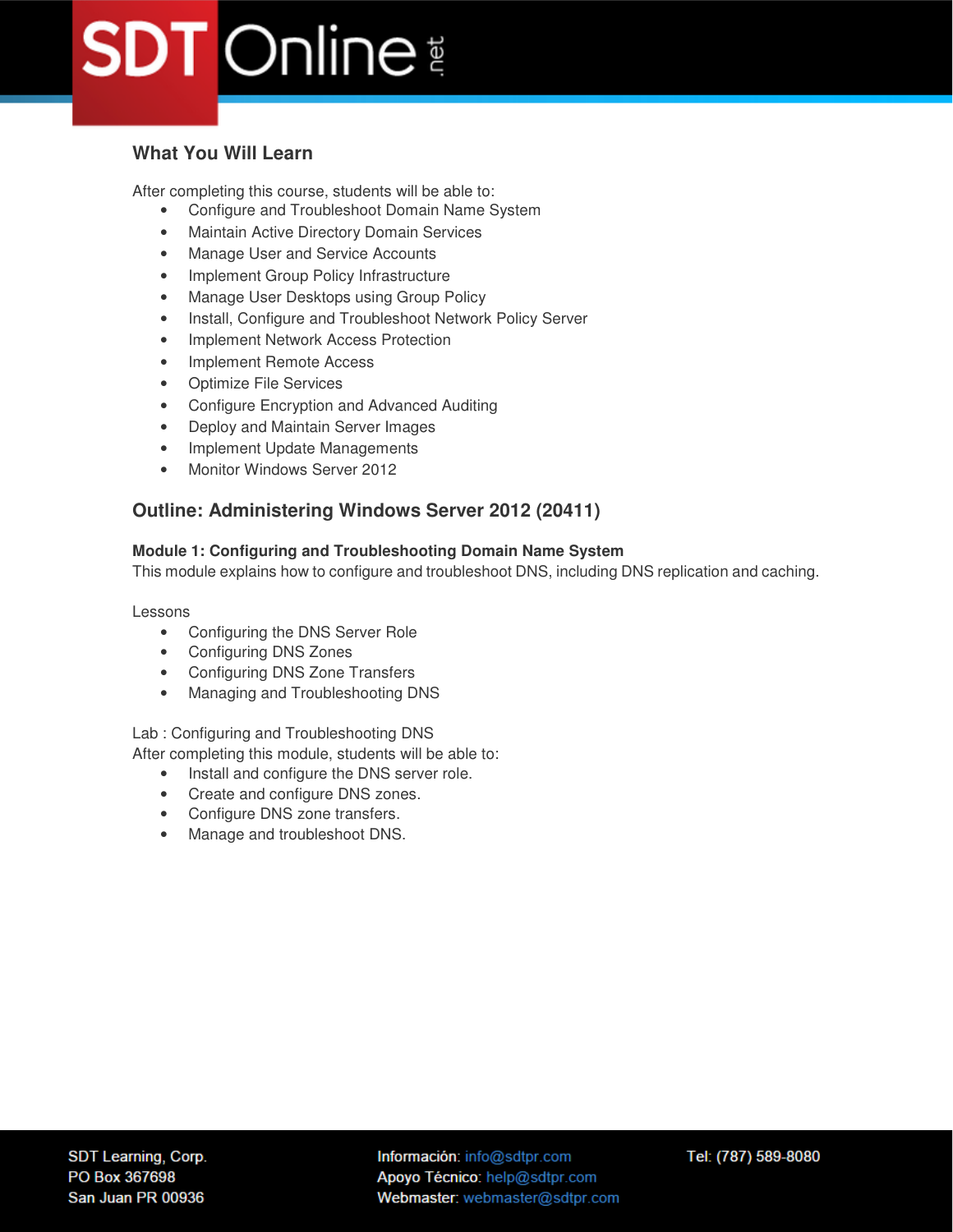# **Module 2: Maintaining Active Directory Domain Services**

This module explains how to implement virtualized domain controllers and read-only domain controller (RODCs). It also explains how to perform common AD DS administrative tasks and manage the AD DS Database.

#### Lessons

- Overview of AD DS
- Implementing Virtualized Domain Controllers
- Implementing RODCs
- Administering AD DS
- Managing the AD DS Database

### Lab : Maintaining AD DS

After completing this module, students will be able to:

- Implement virtualized domain controllers.
- Implement RODCs.
- Administer AD DS.
- Manage the AD DS database

## **Module 3: Managing User and Service Accounts**

This module explains how to create, configure and automate the creation of user accounts. It also explains how to configure account-related properties of user objects. It further explains how to create and administer Managed Service Accounts.

### Lessons

- Configuring Password Policy and User Account Lockout Settings
- Configuring Managed Service Accounts

### Lab : Managing User and Service Accounts

After completing this module, students will be able to:

- Configure password policy and user account lockout settings.
- Configure managed service accounts.

### **Module 4: Implementing a Group Policy Infrastructure**

This module explains how to implement a GPO infrastructure. This also teaches how to perform common GPO management tasks, and manage GPOs by using Windows PowerShell.

### Lessons

- Introducing Group Policy
- Implementing and Administering GPOs
- Group Policy Scope and Group Policy Processing
- Troubleshooting the Application of GPOs

Lab : Implementing a Group Policy Infrastructure After completing this module, students will be able to:

- Explain what Group Policy is.
- Implement and administer Group Policy Objects (GPOs).
- Manage Group Policy scope and Group Policy processing.

SDT Learning, Corp. PO Box 367698 San Juan PR 00936

Información: info@sdtpr.com Apoyo Técnico: help@sdtpr.com Webmaster: webmaster@sdtpr.com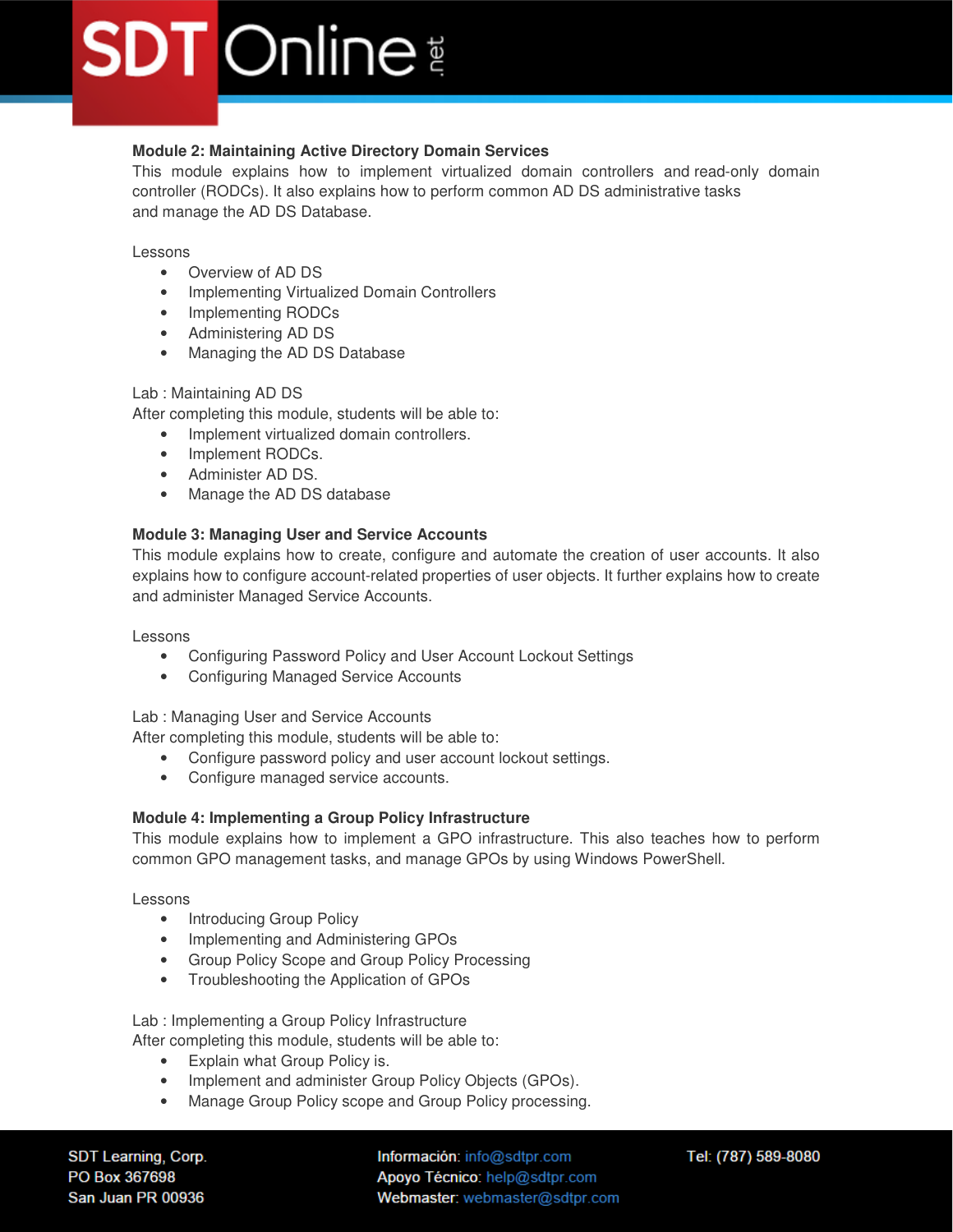# • Troubleshoot the application of GPOs.

# **Module 5: Managing User Desktops with Group Policy**

This module explains how you can use Group Policy Objects (GPOs) to implement desktop environments across your organization by using Administrative Templates, Folder Redirection, Group Policy preferences, and where applicable, use software deployment to install and update application programs. It is important to know how to use these various GPO features so that you can configure your users' computer settings properly.

Lessons

- Implementing Administrative Templates
- Configuring Folder Redirection and Scripts
- Configuring Group Policy Preferences
- Managing Software with Group Policy

Lab : Managing User Desktops with Group Policy

After completing this module, students will be able to:

- Configure folder redirection and scripts by using GPOs.
- Describe and implement Administrative Templates.
- Configure GPO preferences.
- Deploy software by using GPOs.

## **Module 6: Installing, Configuring, and Troubleshooting the Network Policy Server Role**

This module explains how to install and configure NPS, RADIUS Clients and servers. It also describes NPS authentication methods. It describe NPS authentication methods and how to monitor and troubleshoot NPS.

Lessons

- Installing and Configuring a Network Policy Server
- Configuring RADIUS Clients and Servers
- NPS Authentication Methods
- Monitoring and Troubleshooting a Network Policy Server

Lab : Installing and Configuring a Network Policy Server After completing this module, students will be able to:

- Install and configure a Network Policy Server (NPS).
- Configure clients and servers with the Remote Authentication Dial-In User Service (RADIUS) protocol.
- Explain NPS authentication methods.
- Monitor and troubleshoot NPS.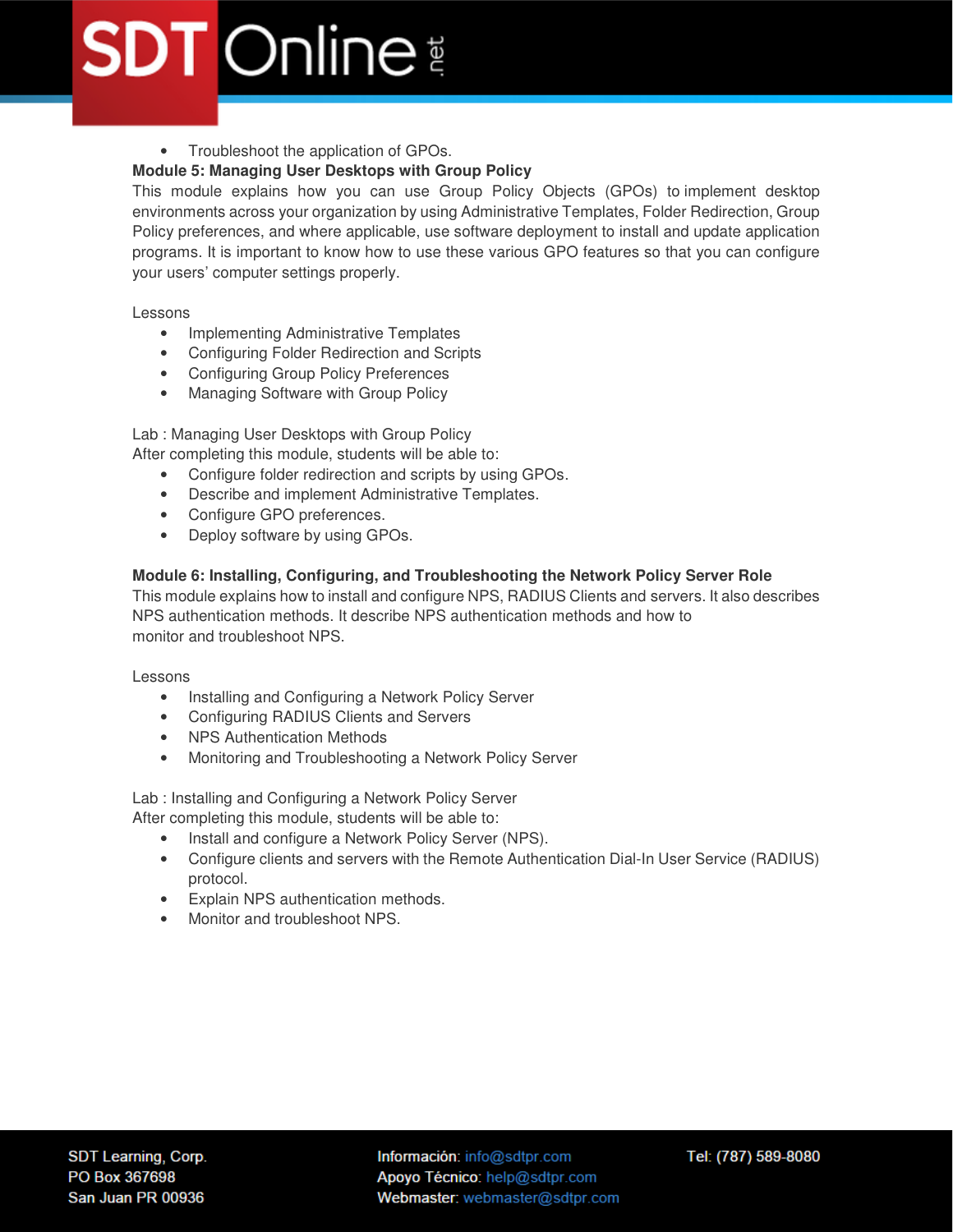# **Module 7: Implementing Network Access Protection**

This module explains how to configure, monitor, and troubleshoot NAP. It also explains how NAP can help to protect your network and the various NAP enforcement processes.

Lessons

- Overview of Network Access Protection
- Overview of NAP Enforcement Processes
- Configuring NAP
- Configuring IPSec Enforcement for NAP
- Monitoring and Troubleshooting NAP

Lab : Implementing Network Access Protection

After completing this module, students will be able to:

- Describe how NAP can help to protect your network.
- Describe the various NAP enforcement processes.
- Configure NAP.
- Monitor and troubleshoot NAP.

### **Module 8: Implementing Remote Access**

In this module, you will learn how to implement and manage remote access in Windows Server 2012. You will also learn how to implement DirectAccess by using the Getting Started wizard, implement and manage an advanced DirectAccess infrastructure, and implement VPN.

Lessons

- Overview of Remote Access
- Implementing DirectAccess by Using the Getting Started Wizard
- Implementing and Managing an Advanced DirectAccess Infrastructure
- Implementing VPN
- Implementing Web Application Proxy

Lab : Implementing DirectAccess by Using the Getting Started WizardLab : Deploying an Advanced DirectAccess SolutionLab : Implementing VPNLab : Implementing Web Application Proxy After completing this module, students will be able to:

- Install and manage the Remote Access role in Windows Server 2012 operating system.
- Implement DirectAccess by using the Getting Started Wizard.
- Implement and manage an advanced DirectAccess Infrastructure.
- Implement VPN access.
- Implement Web Application Proxy.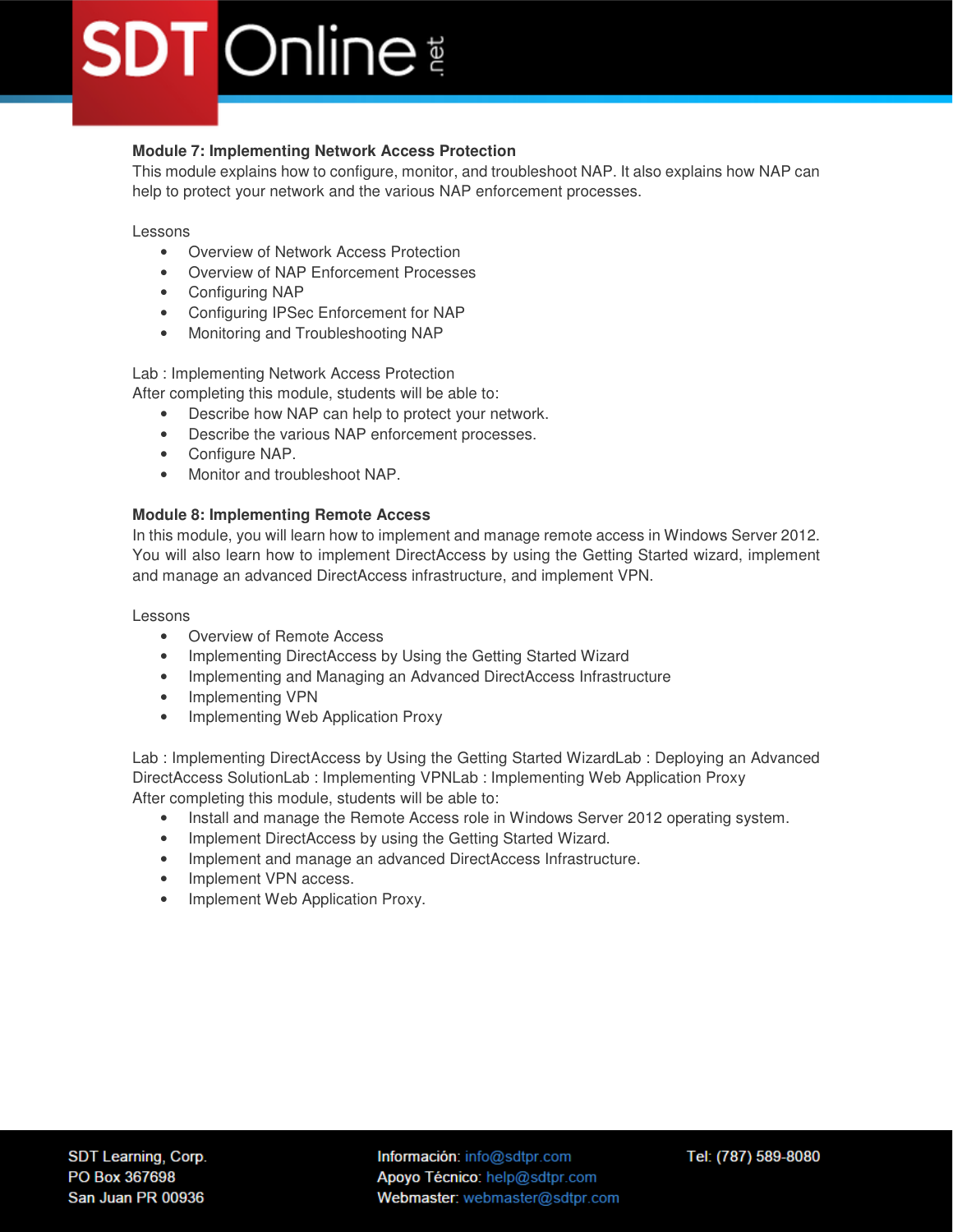# **Module 9: Optimizing File Services**

This module describes FSRM, configure quotas, file screening, and storage reports and implement classification management and file management tasks. It describes the components of the DFS. It also explains how to configure DFS namespaces and DFS replication.

Lessons

- Overview of FSRM
- Using FSRM to Manage Quotas, File Screens, and Storage Reports
- Implementing Classification and File Management Tasks
- Overview of DFS
- Configuring DFS Namespaces
- Configuring and Troubleshooting DFS Replication

Lab : Configuring Quotas and File Screening Using File Server Resource ManagerLab : Implementing Distributed File System

After completing this module, students will be able to:

- Describe the File Server Resource Manager (FSRM) in the Windows Server 2012 operating system.
- Use FSRM to manage quotas, file screens, and storage reports.
- Implement classification and file management tasks.
- Describe Distributed File System (DFS).
- Configure DFS namespaces.
- Configure and troubleshoot DFS Replication.

### **Module 10: Configuring Encryption and Advanced Auditing**

This module explains how to encrypt files using EFS and configure advanced auditing features.

#### Lessons

- Encrypting Drives by Using BitLocker
- Encrypting Files by Using EFS
- Configuring Advanced Auditing

Lab : Configuring Encryption and Advanced Auditing After completing this module, students will be able to:

- Secure data by using BitLocker Drive Encryption.
- Encrypt files by using Encrypting File System (EFS).
- Configure advanced auditing.

### **Module 11: Deploying and Maintaining Server Images**

This module explains how to create and manage server images by using Windows Deployment Services

Lessons

- Overview of Windows Deployment Services
- Managing Images
- Implementing Deployment with Windows Deployment Services
- Administering Windows Deployment Services

SDT Learning, Corp. PO Box 367698 San Juan PR 00936

Información: info@sdtpr.com Apoyo Técnico: help@sdtpr.com Webmaster: webmaster@sdtpr.com Tel: (787) 589-8080